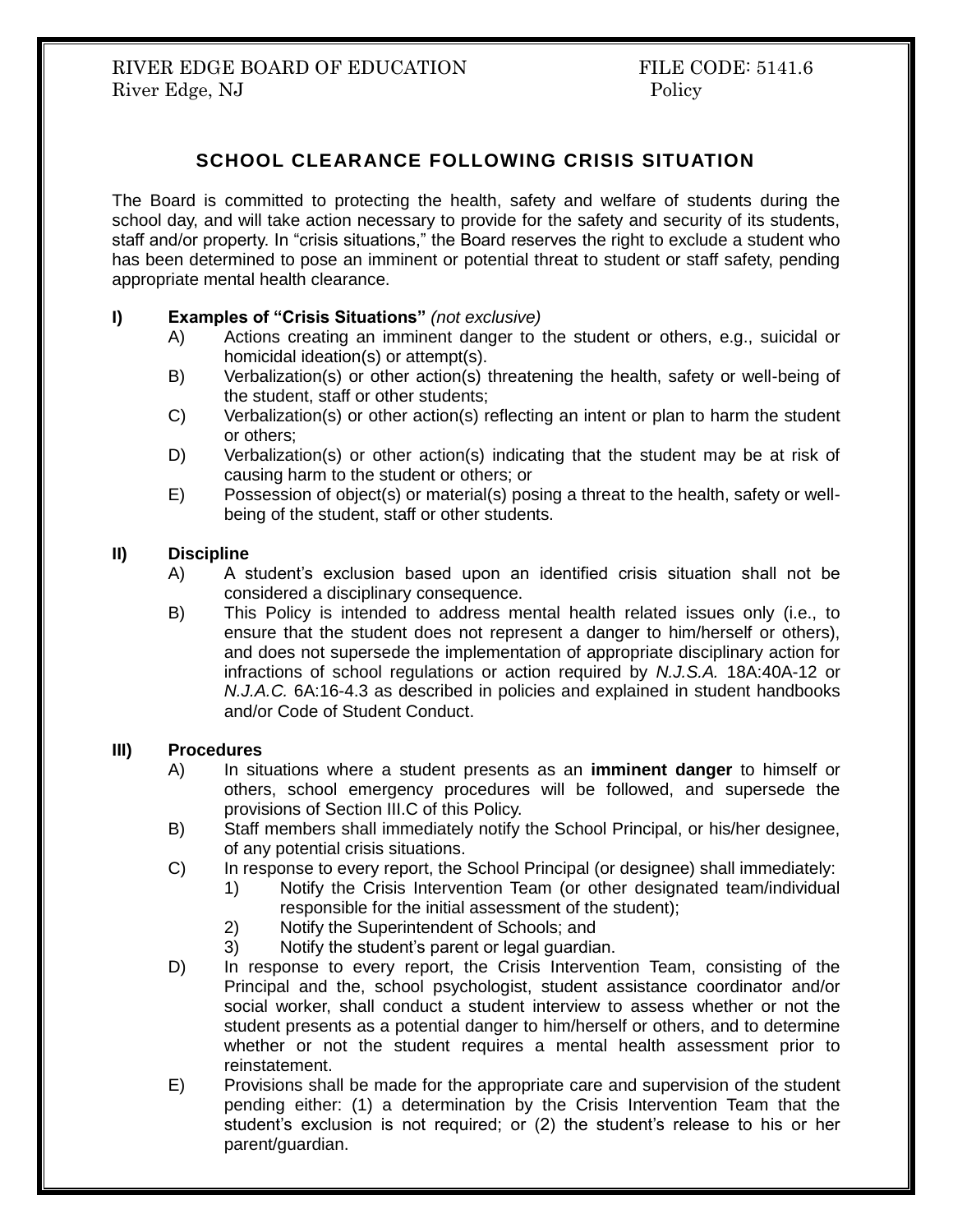RIVER EDGE BOARD OF EDUCATION FILE CODE: 5141.6 River Edge, NJ Policy

### **IV) Assessment and Reinstatement**

- A) If the Crisis Intervention Team determines that the student presents as a potential danger to him/herself or others and requires a mental health assessment prior to reinstatement, the Principal shall notify the student's parent/guardian of this determination.
- B) The assessment must be completed by a licensed or certified mental health professional (e.g., psychologist, psychiatrist, social worker or psychiatric nurse) **outside of the school system.** The Principal o**r designee** shall provide the student's parents/guardians with appropriate referral information for qualified mental health providers.
	- 1) Assessments completed by evaluators selected by the school district shall be at the expense of the school district.
	- 2) Assessments completed by evaluators selected by the student's parent/guardian shall be at the expense of the parent.
- C) For purposes of the assessment, it is necessary for the evaluator to have access to all relevant information regarding the student and the incident giving rise to the exclusion. The student's parent/guardian shall be asked to provide consent for a member of the Crisis Intervention Team to contact the professional completing the evaluation to provide necessary background information.
	- 1) If a parent/guardian cannot be reached and the student is screened and/or assessed by the appropriate school personnel as being in imminent danger of harming him/herself or others, the school may initiate an immediate assessment.
- D) The assessment (**seperate from the Clearance letter**) must include:
	- 1) Identifying information;
	- 2) Medical and family history;
	- 3) Review of presenting problem or incident;
	- 4) Mental status examination;
	- 5) Diagnosis, **as appropriate**;
	- 6) Recommendations for follow-up services **as appropriate**; and
	- 7) Other information deemed relevant by the *assessor*.
- E) The Clearance letter provided to the school must include:
	- 1) Evaluator's name and license number;
	- 2) Student's name and date of birth;
	- 3) Confirmation that the evaluator assessed the student in accordance with the standards set forth in Section IV.D of this Policy following and in connection with the precipitating school-based incident;
	- 4) The date of the assessment; and
	- 5) A specific statement that the student does not present as a danger to him/herself **or others at this time**.
- F) If the parents or guardians assume the cost of the assessment (through a provider of their own choosing), the resulting assessment report is their property, and **will require their consent** before being released to the school district. Parents are encouraged to share assessment information with the school district. However, the required information (see Section IV.E above) must be included in the clearance letter.